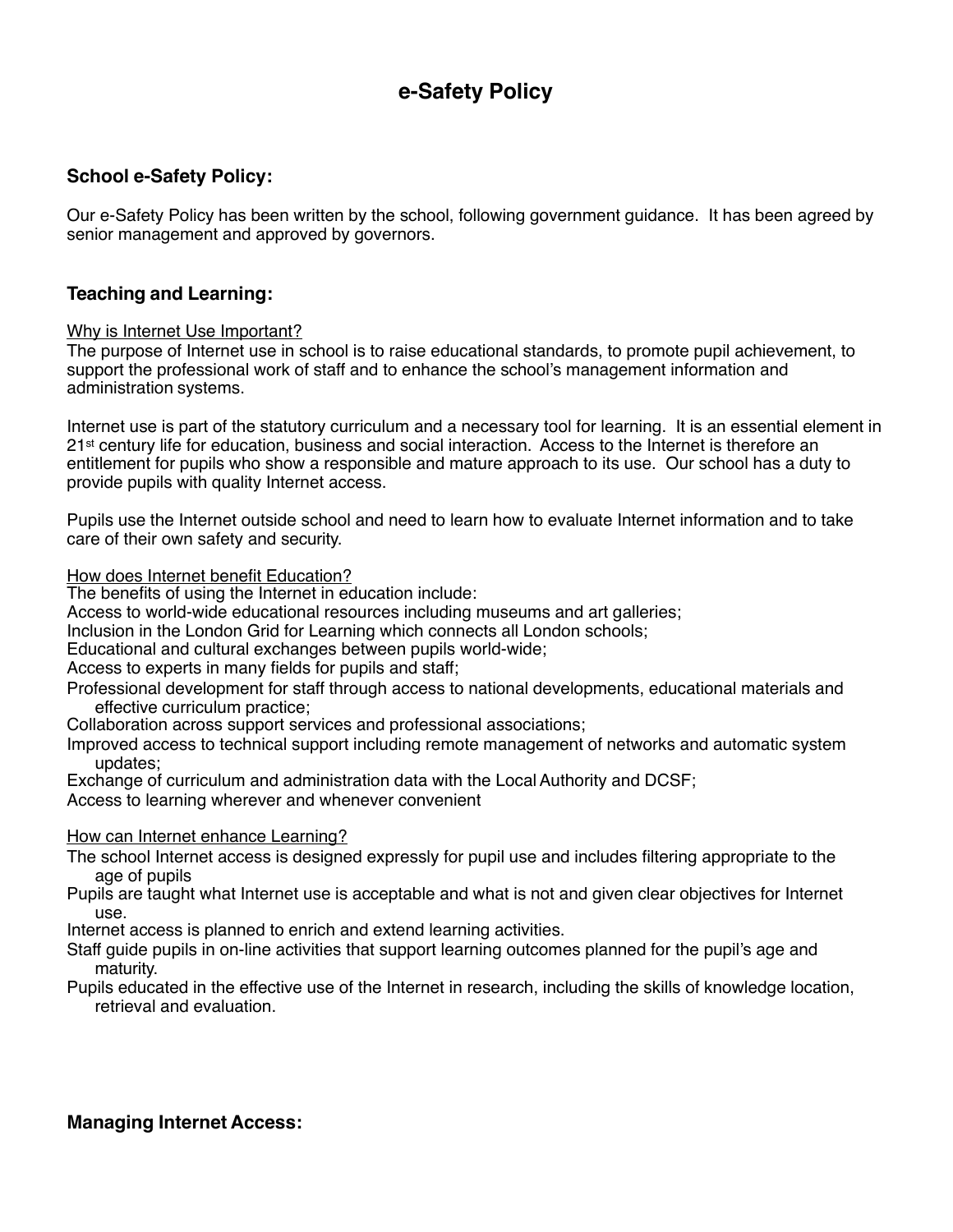# World Wide Web

School will ensure that the use of Internet derived materials by pupils and staff complies with copyright law

Pupils should be taught to be critically aware of the materials they are shown and how to validate information before accepting its accuracy.

#### Email

Pupils may only use approved e-mail accounts on the school system

Pupils must immediately tell a teacher if they receive offensive e-mail

- Pupils must not reveal personal details of themselves or others in e-mail communication, or arrange to meet anyone with out specific permission.
- E-mail sent to an external organisation is written carefully and authorised before sending, in the same way as a letter written on school headed notepaper.

The forwarding of chain letters is not permitted.

#### Published Content and the School Web Site

The contact details on the website are the school address, e-mail and telephone number. Staff or pupils' personal information will not be published

The head teacher takes overall editorial responsibility and ensure that content is accurate and appropriate.

# Publishing Pupil's Images and Work

Photographs that include pupils are selected carefully

Pupils' full names are not use anywhere on the Web site, particularly in association with photographs

Written permission from parents or carers will be obtained before photographs of pupils are published on the school web site.

#### Social Networking

- School blocks/filters access to social networking sites and newsgroups unless a specific use is approved.
- Pupils are advised never to give out personal details of any kind which may identify them or their location.

Pupils are advised not to place personal photos on any social network space.

Pupils are advised on security and encouraged to set passwords, deny access to unknown individuals and instructed on how to block unwanted communications. Pupils are encouraged to invite known friends only and deny access to others.

#### **Filtering**

The school works with the LA, DCSF, and the Internet Service Provider to ensure systems to protect pupils are reviewed and improved.

If staff or pupils discover an unsuitable site, it is reported to the ICT co-ordinator

The ICT co-ordinator ensures that regular checks are made to ensure that the filtering methods selected are appropriate, effective and reasonable.

#### Information System Security

School ICT systems capacity and security is reviewed regularly Virus protection is installed and updated regularly

#### Managing Emerging Technologies

Emerging technologies are examined for educational benefit and a risk assessment is carried out before use in school is allowed.

Mobile phones are not to be used during lessons or formal school time. The sending of abusive or inappropriate text messages is forbidden